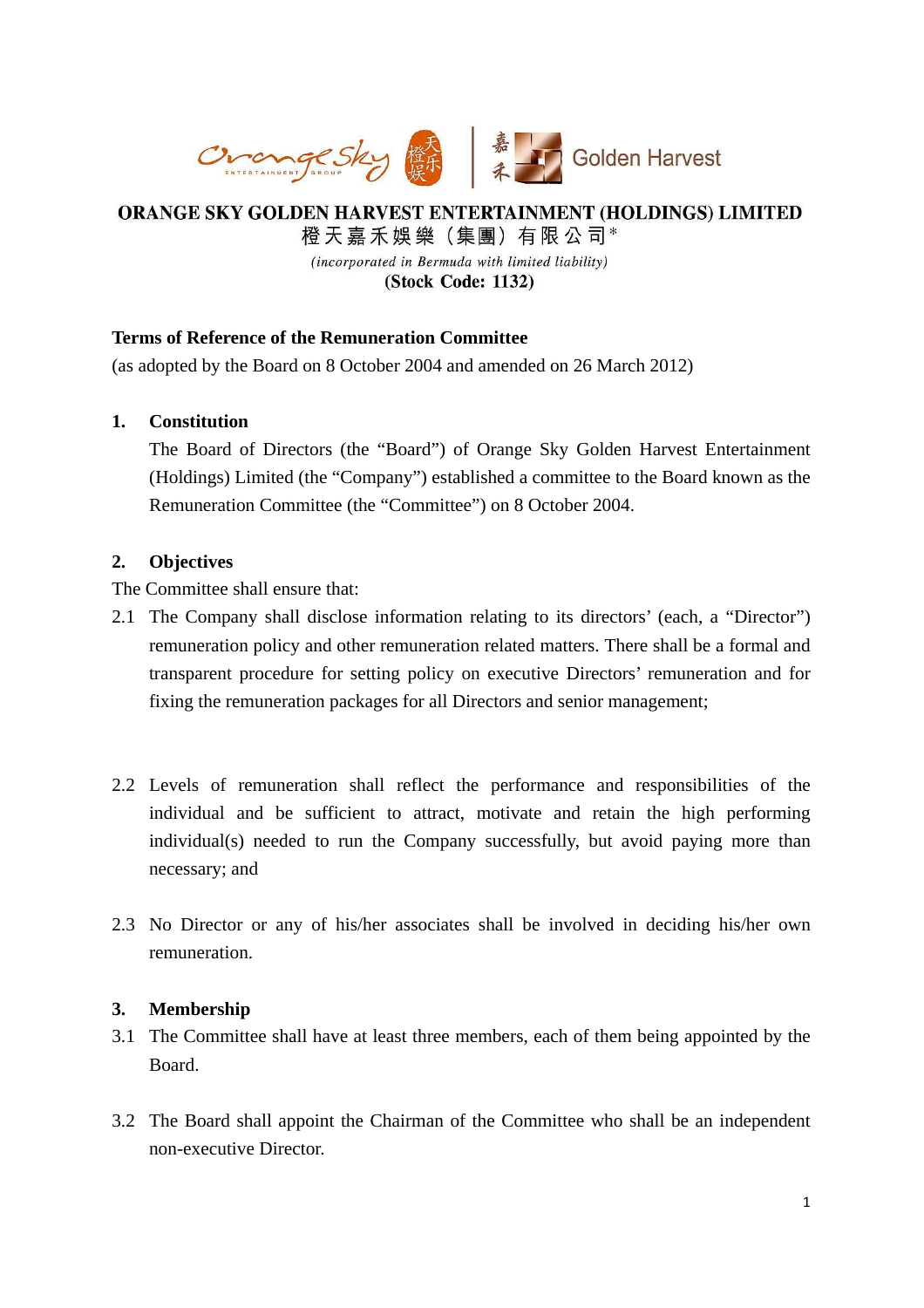3.3 A majority of the members of the Committee shall be independent non-executive Directors.

## **4. Proceedings of Meeting**

- 4.1 The Committee shall meet at least once a year and at such other times as the Chairman of the Committee shall require.
- 4.2 Meetings of the Committee shall be called by the Chairman of the Committee, or at the request of the Board.
- 4.3 The quorum necessary for the transaction of business shall be two. Matters transacted at the meetings shall be determined by a majority of votes. In the case of any equality of votes, the Chairman of the Committee shall have an additional or casting vote.
- 4.4 Members of the Committee may participate in any meeting of the Committee by means of conference telephone or other communications equipment through which all persons participating in the meeting can communicate with each other simultaneously and instantaneously. A person so participating shall be deemed to be present in person at the meeting and shall be entitled to vote and be counted in a quorum.
- 4.5 The members of the Committee shall abstain from voting on any resolution in which they have a material interest and that they shall not be counted in the quorum.
- 4.6 The meetings and proceedings of the Committee shall be governed by the provisions contained in the Bye-laws of the Company for regulating the meetings and proceedings of the Board so far as the same are applicable and are not superseded by any regulations imposed by the Board.
- 4.7 The company secretary of the Company shall be the secretary of the Committee. The secretary of the Committee should keep full minutes of the Committee meetings.

# **5. Authority and responsibilities**

- 5.1 The Committee shall consult the Chairman of the Board and/or chief executive officer of the Company about their remuneration proposals for other executive Directors and should have access to independent professional advice if necessary.
- 5.2 The Committee shall have powers:
	- a) to make recommendations to the Board on the Company's policy and structure for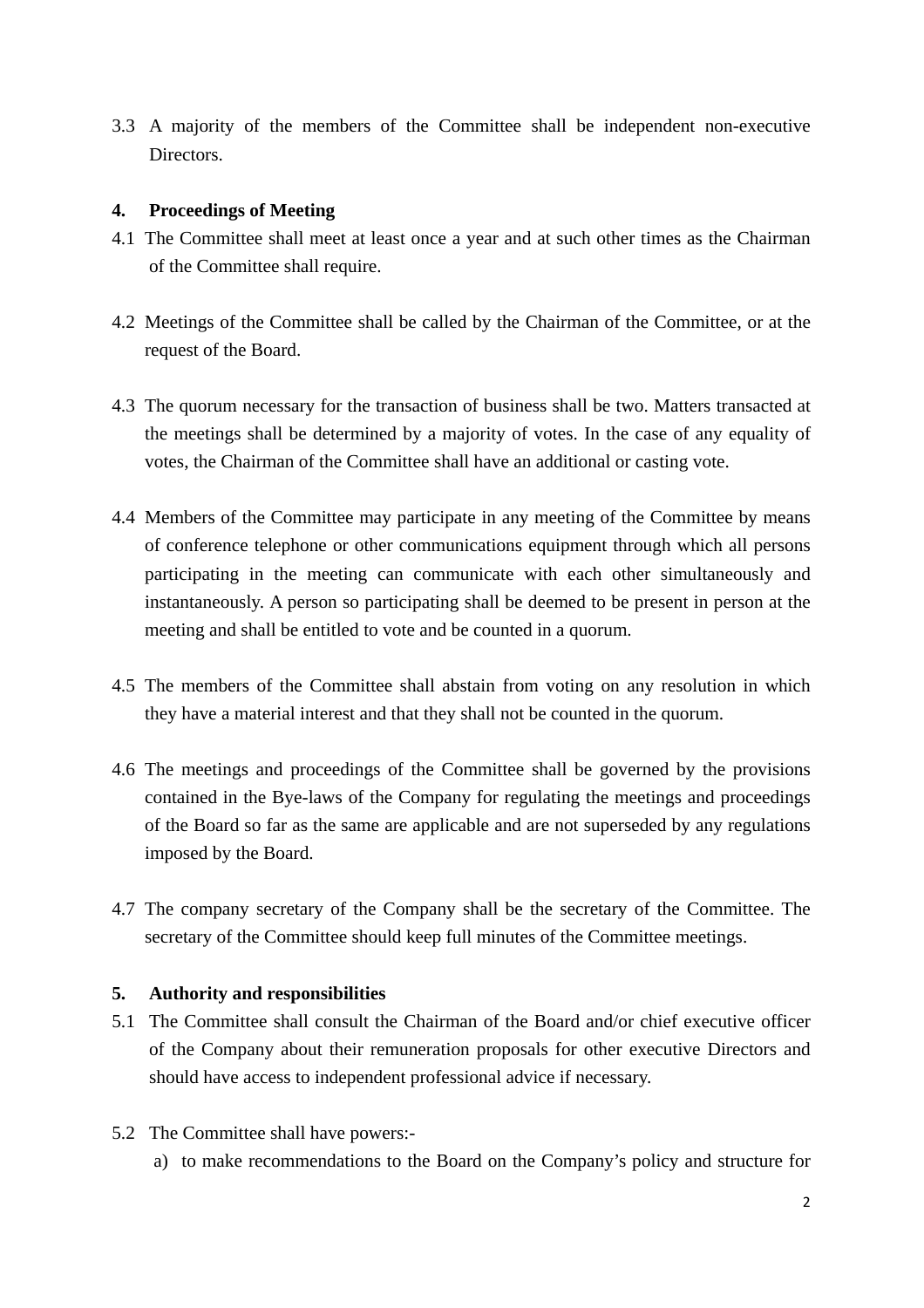all Directors and senior management remuneration and on the establishment of a formal and transparent procedure for developing remuneration policy;

- b) to determine with delegated responsibility the remuneration packages of individual executive Directors and senior management, including benefits in kind, pension rights and compensation payments, including any compensation payable for loss or termination of their office or appointment, and make recommendations to the Board on the remuneration of non-executive Directors. The Committee shall consider salaries paid by comparable companies, time commitment and responsibilities and employment conditions elsewhere in the Company and its subsidiaries;
- c) to review and approve the management's remuneration proposals with reference to the Board's corporate goals and objectives;
- d) to review and approve compensation payable to executive Directors and senior management for any loss or termination of office or appointment to ensure that it is consistent with contractual terms and is otherwise fair and not excessive;
- e) to review and approve compensation arrangements relating to dismissal or removal of Directors for misconduct to ensure that they are consistent with contractual terms and are otherwise reasonable and appropriate; and
- f) to ensure that no Director or any of his/her associates is involved in deciding his/her own remuneration.
- 5.3 For the purpose these terms of reference, "senior management" means the same category of persons referred to in the Company's annual report.
- 5.4 The Committee shall make available its terms of reference, explaining its role and the authority delegated to it by the Board.
- 5.5 The Committee shall be provided with sufficient resources to discharge its duties.
- 5.6 The Committee shall consider such other topics as it is directed by the Board to do so.
- 5.7 The Chairman of the Committee shall report regularly to the Board on the matters having discussed among the members.